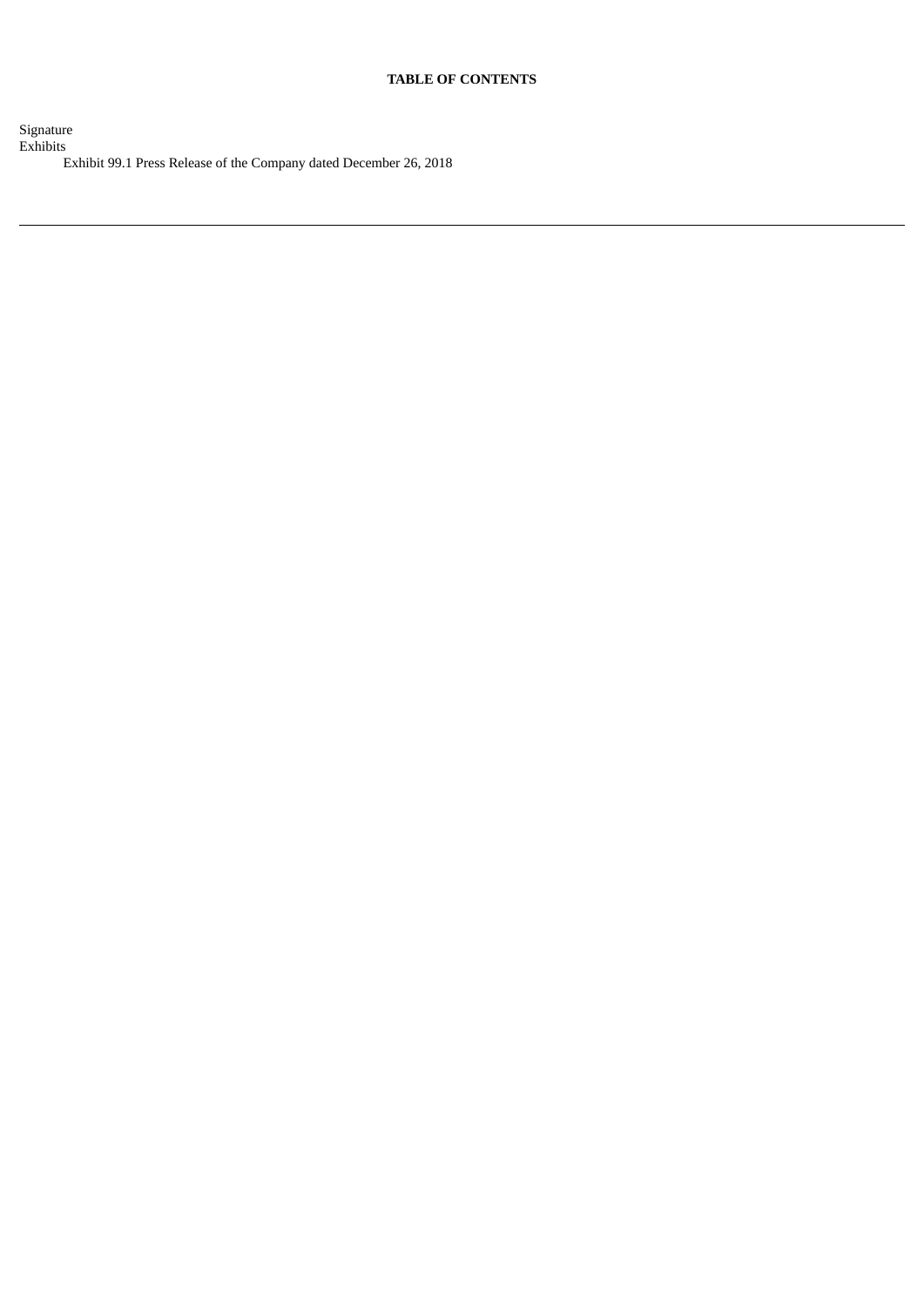# **SIGNATURE**

Pursuant to the requirements of the Securities Exchange Act of 1934, the registrant has duly caused this report to be signed on its behalf by the undersigned, thereunto duly authorized.

XINYUAN REAL ESTATE CO., LTD.

By: /s/ Xuefeng Li

Name: Xuefeng Li Title: Interim Chief Financial Officer

Date: December 26, 2018